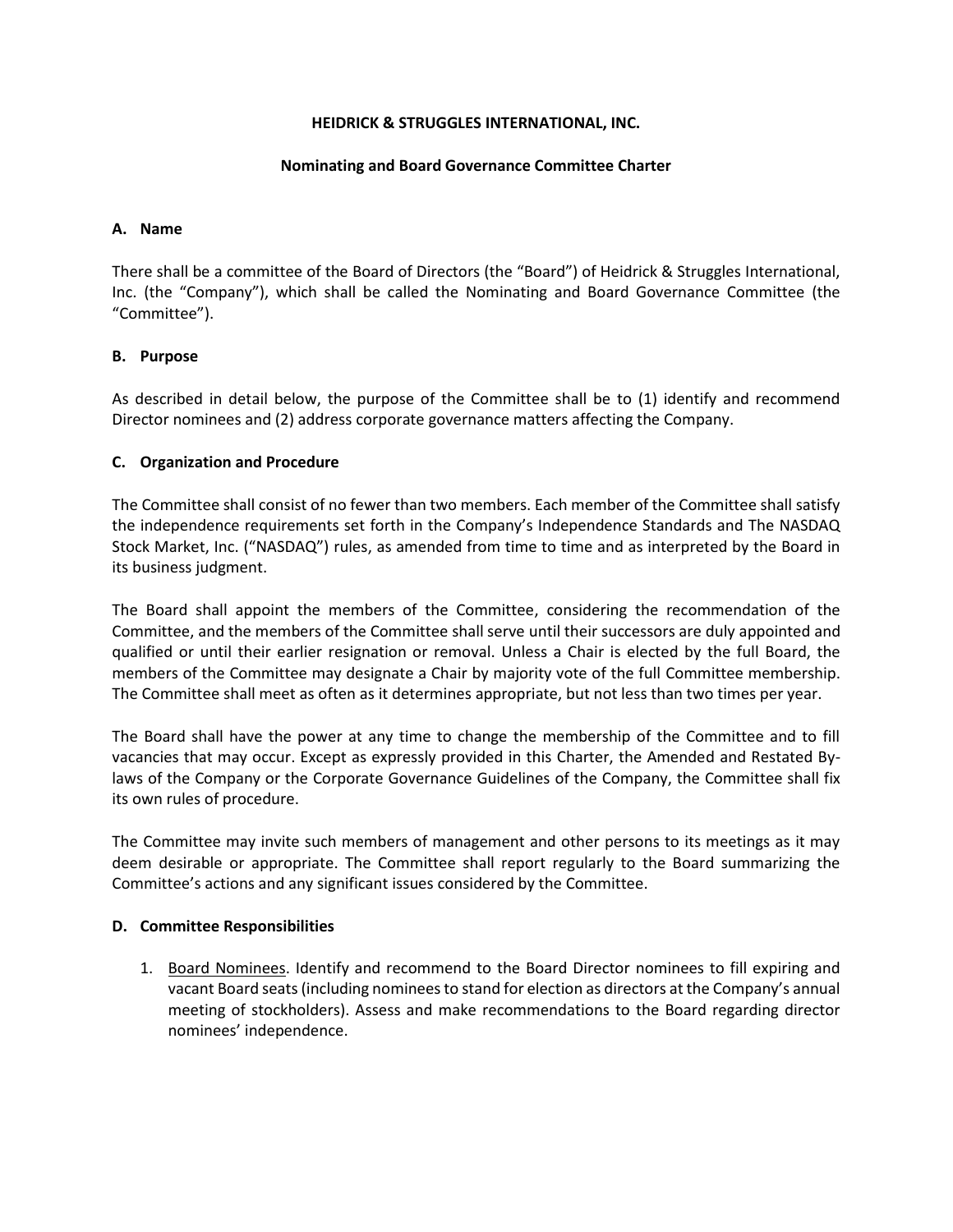- 2. Oversight of Other Board Memberships/Limits on Directorships. In accordance with the Corporate Governance Guidelines, Directors shall advise the Chair of the Board and the Chair of the Committee in advance (to the extent possible) and promptly upon accepting any other public company directorship, or any assignment to the audit committee or compensation committee of the board of directors of any public company.
- 3. Oversight of Director Resignations. Consider any Directors' tendered resignations and recommend to the Board whether to accept or reject such tendered resignation, in accordance with the Corporate Governance Guidelines. In addition and also in accordance with the Corporate Governance Guidelines, the Committee will consider and recommend to the Board any action to be taken with respect to a resignation tendered by a Director whose principal occupation or business association has changed significantly.
- 4. Committee Recommendations. Make recommendations to the Board with respect to memberships on the committees of the Board.
- 5. Corporate Governance Guidelines. Develop and recommend to the Board the Corporate Governance Guidelines that should be adopted by the Board; review and reassess as appropriate the adequacy of the Corporate Governance Guidelines and recommend any proposed changes to the Board for approval.
- 6. CEO Succession. Review annually, in consultation with senior management, and provide input to the full Board regarding the Company's emergency and succession plans for the CEO.
- 7. Sustainability. Review and make recommendations to the Board regarding the Company's environmental, societal and governance programs and disclosures.
- 8. Policies Regarding Certain Matters. Review and recommend to the Board certain policies (and amendments thereto) with respect to, among other things, (i) communications by stockholders with the Board; (ii) consideration of stockholder nominations of Director candidates (the criteria to be used by the Committee for considering potential candidates for election to the Board are attached hereto as "Exhibit A"); (iii) Director attendance at the annual meeting; and (iv) such other matters as may be required by the NASDAQ and SEC rules.
- 9. Code of Ethics. Develop and recommend, in consultation with the Audit & Finance Committee, a Code of Ethics (including sections required by law and regulation to be applicable to the Company's senior financial officers) and amendments thereto; consider and grant or deny requests for waivers from the Company's Code of Ethics for the Company's Directors and executive officers, as well as the Controller, Treasurer, Tax Director, Head of Internal Audit, Regional Finance Directors, Assistant Controllers and other Company employees performing similar functions, and report all waivers granted to the Audit & Finance Committee.
- 10. Related Party Transactions. In consultation with the Audit & Finance Committee, approve all related party transactions in accordance with the Company's Related Party Transaction Policy.
- 11. Board Compensation. Review annually and recommend to the Board changes in the form and amount of Director compensation including cash, equity-based and other compensation.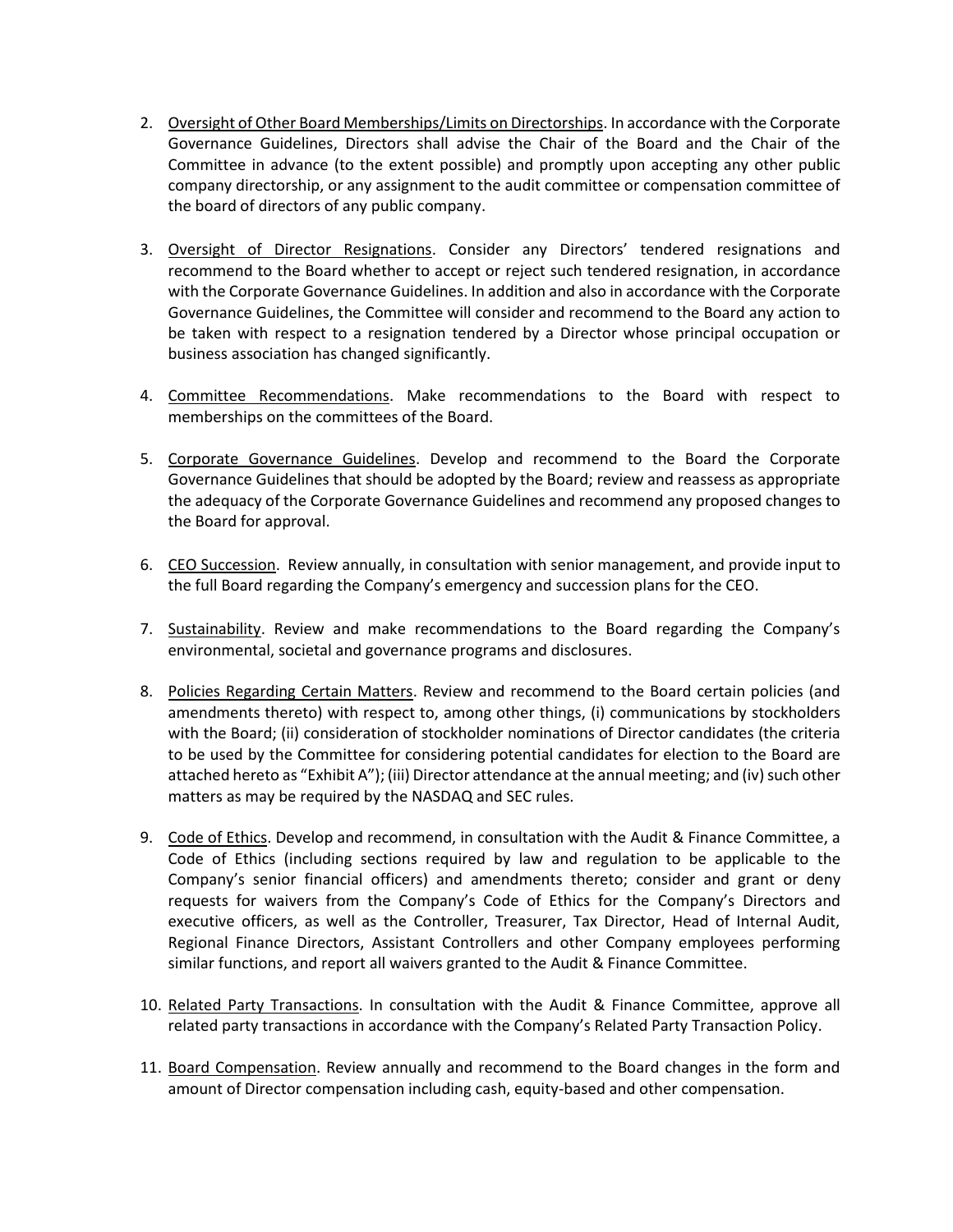- 12. Annual Board, Committee and Director Evaluations. Coordinate and assist the Board and other committees with the annual evaluation of their performance, as well as with individual Director evaluations.
- 13. Advisor to Board. Serve in an advisory capacity to the Board and Chair of the Board or Lead Director on matters of organizational and governance structure, including the process for Board and Committee evaluations and the conduct of the Board.
- 14. Retain Advisors. Obtain advice and assistance from internal or external legal, accounting or other advisors as appropriate.
- 15. Delegation. Form and delegate authority to subcommittees when appropriate.
- 16. Board Reports. Report periodically to the Board on the Committee's meetings and other activities.
- 17. Annual Review of Charter. Review and reassess the adequacy of this Charter annually and recommend any changes to the Board for approval.
- 18. Size of Board and Committees. Make recommendations to the Board from time to time as to changes that the Committee believes to be desirable in the size of the Board or any committee thereof.
- 19. Annual Evaluation. The Committee shall conduct an annual performance evaluation of the Committee, which shall, among other things, compare the performance of the Committee with the requirements of this Charter. The performance evaluation shall be conducted in such a manner as the Committee deems appropriate. The Committee shall report to the Board on this evaluation.
- 20. Other Duties. The Committee will perform any other duties or responsibilities required by law, the rules of NASDAQ, the Certificate of Incorporation or Amended and Restated By-laws of the Company or that are delegated to the Committee by the Board from time to time.

Adopted: October 2, 2003 Last Reviewed: February 16, 2005; February 17, 2006, December 13, 2007, February 6, 2009, December 15, 2011, December 19, 2012, December 19, 2013, September 27, 2017, September 26, 2018, 19 September 2019, 23 September 2020, 23 September, 2021.